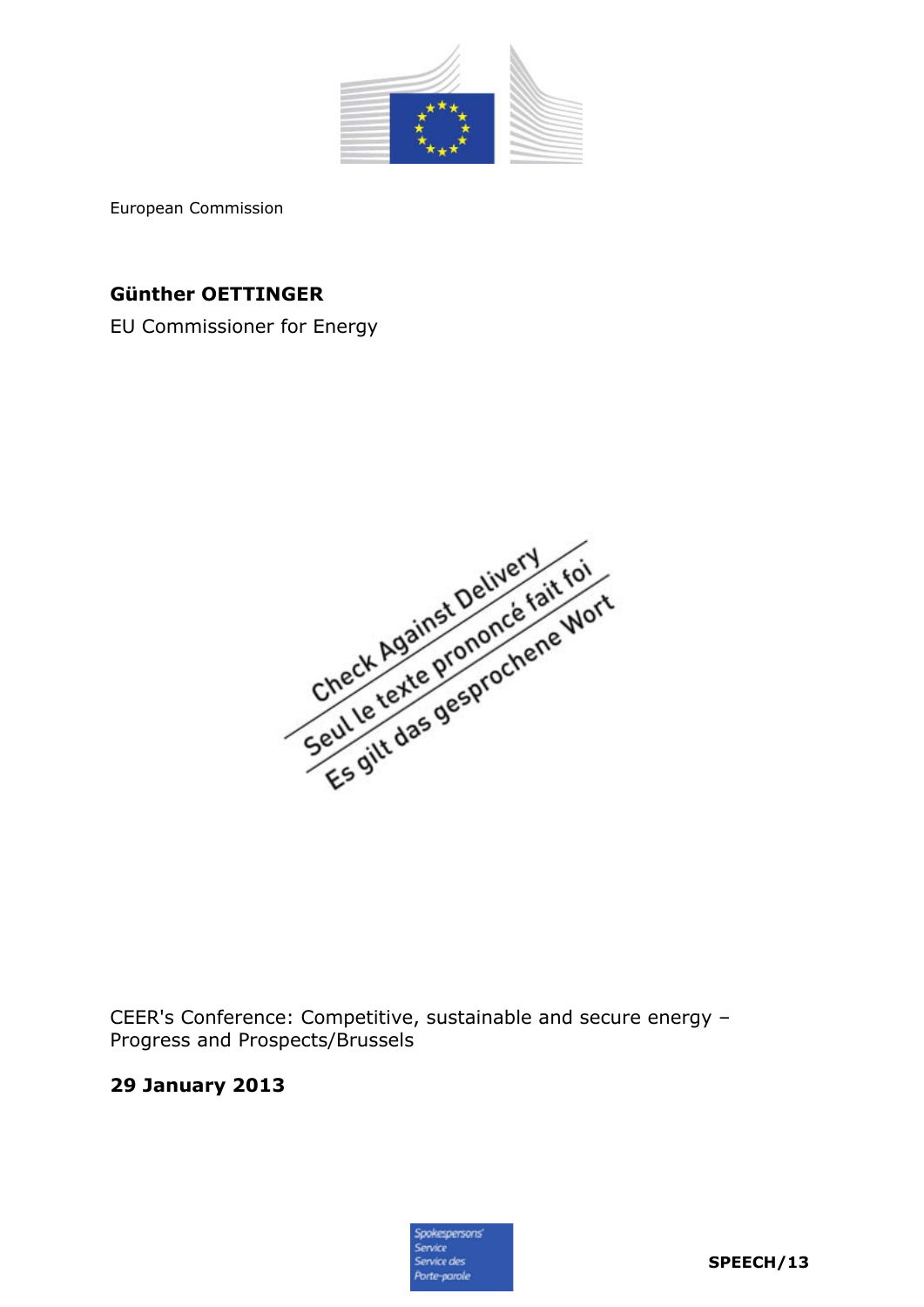- Lord Mogg, Ladies and Gentlemen.
- Let me start by thanking you for the invitation to this interesting conference. And let me congratulate you, Lord Mogg: year by year you find a wonderful venue – forcing us Commissioners to leave the Berlaymont for a while.
- Regulators are often portrayed as policemen, rule enforcers, paper-driven officials. I am delighted that this conference puts the spotlight on regulators as facilitators, ensuring consumers get a good deal, helping to drive investment, supporting international collaboration and partnership.
- When I call CEER the "veteran" of regulators, this has a very positive notion! Established in the year 2000, you gather unique experience and offer invaluable input to the political work of the European Commission. I very much appreciate your cooperation.
- Let me therefore congratulate you on all the work you have done to raise the consumer dimension of the internal energy market. Just as regulators are misunderstood, so are the fundamental aims of the internal energy market. Without consumers, there is no market. Without active consumers, the market is weak. Without satisfied consumers, the market is lost. We need active and satisfied consumers.
- But I will let my colleague Tonio Borg set out what we are doing to help consumers. I would like to focus on what we are doing to make sure the internal market achieves its goals.

## *Content of the communication*

- Last November, we launched a new Communication on the Internal Energy Market. I am sure that you are all familiar with the main points, but I would not be doing my job as opening speaker if I did not set out the key themes, as they relate to today's conference!
- I should also add that, two weeks after the Commission's Communication, the first ACER/CEER annual monitoring report was published. These two publications complement each other nicely and provide the necessary knowledge to go forward successfully with the internal market for energy.
- If we first take a look at what has been achieved so far, **it is clear that the IEM slowly but surely starts to bear fruit**. The energy sector has been more dynamic during the last 5 years than ever before. Market opening and stronger competition is keeping energy commodity prices in check. While prices of primary energy commodities have increased annually by 14% for crude oil, almost 10% for gas and 8% for coal in recent years, wholesale electricity prices in the EU have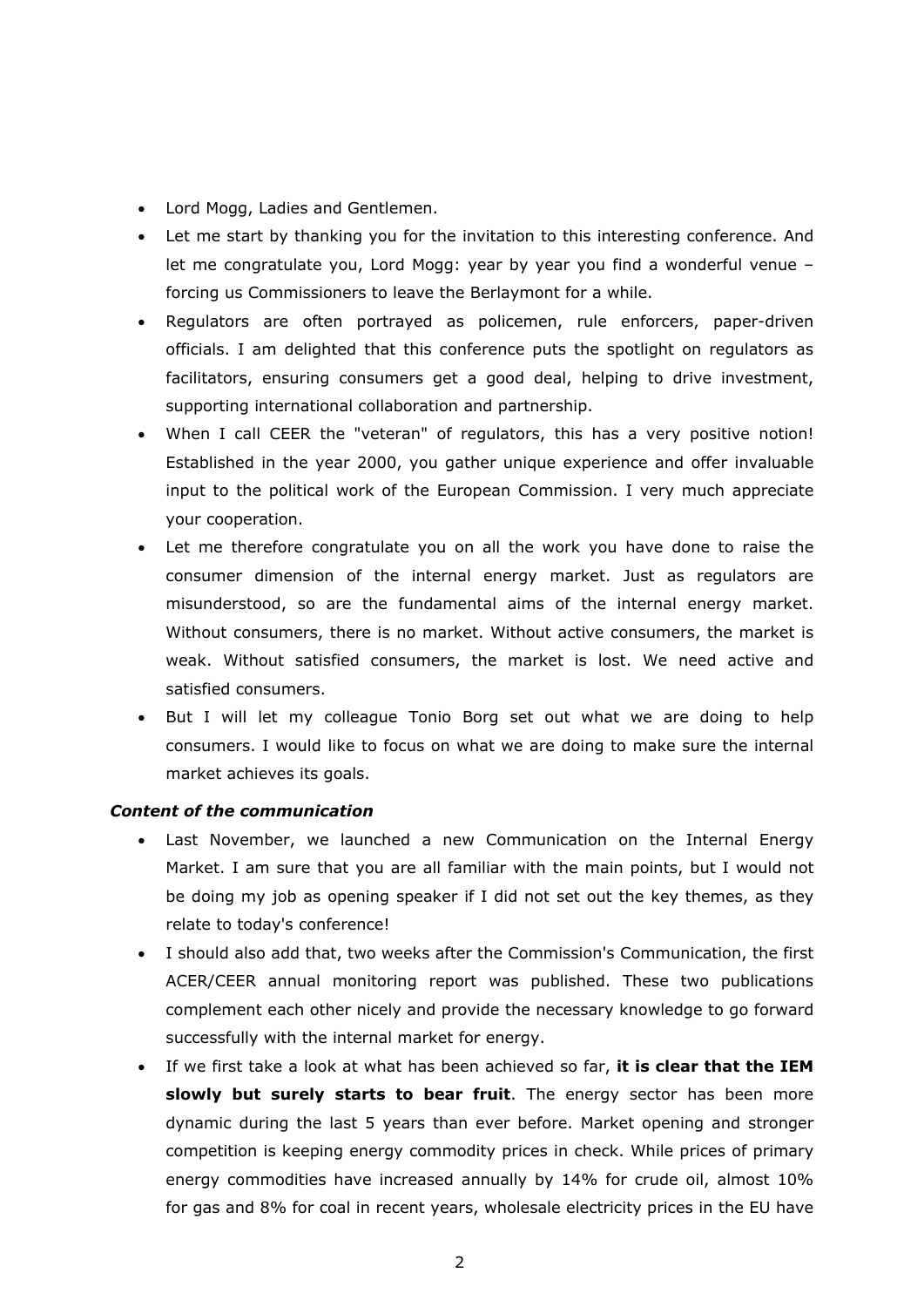risen much less, namely by 3.4% thanks to increased cross-border trade and market integration.

- At consumer level there is now a choice between several suppliers for gas and electricity. At least 14 European electricity and/or gas companies are now active in more than one Member State and there are more than three main electricity suppliers in 20 Member States.
- **However, there are major challenges that risk undermining the completion of the IEM, and in a worst case scenario could even turn the clock backwards**. These are what I want to address urgently:

### *Implementation of the 3rd Energy package*

- It is **not sufficient to pay lip-service to the IEM**. Market opening and integration will not happen by itself - **it needs action**! It is imperative that the rules, which are already in place (third package, REMIT and soon the Infrastructure Regulation) are correctly implemented by Member States. And then of course it falls to the Regulators to make sure that they are properly enforced.
- I have said it before and I will say it again. The importance of independent regulators to the proper enforcement of competition cannot be overstated!
- This is why the third package introduced a new, stronger role for national regulators. These provisions need, not only, to be transposed in national law, but also to be implemented in practice, before we can hope to have a fully integrated, competitive and well-functioning internal market for energy.
- Whether we are talking about protecting consumers, or promoting investments, or levelling the playing field - national regulators, along with national competition authorities, play a decisive role.
- Regrettably, in some countries, the independence of regulators is a reason for concern. Too often governments continue to interfere in regulatory tasks, limiting the powers of the regulators, interfering with budgets and staffing.
- This is simply unacceptable, and we will focus on this issue further in our analysis of Third Package implementation.

#### *Consumer empowerment*

- **As I have said, the ultimate aim of the IEM is to benefit consumers**  (household and non-household, large and small).
- **However, artificially keeping consumer prices at a level which does not reflect the true cost of energy, is not a sustainable way of protecting the consumer interest**.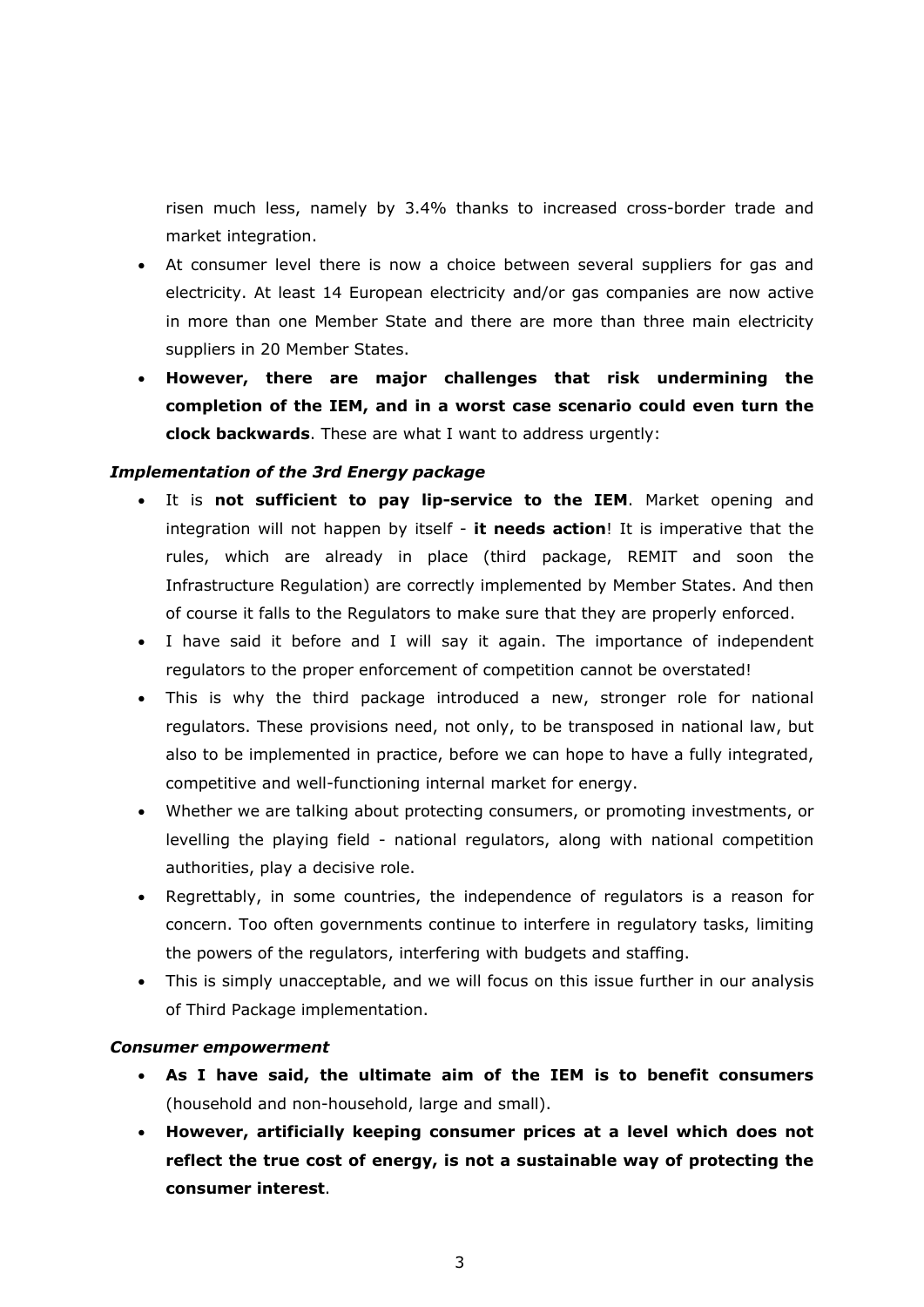- In other words, regulating consumer prices to keep them low damages consumers! This sounds like a paradox. But price controls lead to budget deficits either for the energy companies or for the State. They undermine investments in new capacities (France) which risk undermining secure and affordable energy supplies going forward. They cause hardship when prices catch up with reality, as is inevitable.
- **Today, only 9 MS have no price regulation**. This list should be much, much longer!
- But price controls are not the only obstacle to consumers. Lack of awareness, or lack of motivation, is another. **Estimates indicate that already today EU consumers could save up to €13 billion per year if they switched to the cheapest electricity tariff available.**
- We will continue to convince Member States to phase-out regulated prices whilst taking into account universal service obligations and effective protection of vulnerable customers.

### *Infrastructure issues*

- Customers have everything to gain from more investment in infrastructure. More secure supplies. More access to clean renewable energy. More affordable energy.
- Which is why we need to give even more emphasis to infrastructure in our policies, and our funding.
- You are all familiar with the Infrastructure package, with Connecting Europe Facility. But what about the pre-investments stage, the conceptual stage?
- To help decision makers make the right decision, our Communication puts a new emphasis on the issue of market design.
- In the future, our energy systems will look very different from today. But this won't happen automatically. And it won't happen unless we rethink market design.
- **If properly designed, markets can promote and accompany that system change much more effectively and at a lower cost than any central planning or purely subsidy-driven overhaul**.
- We need, for example, to encourage and reward flexibility. We need to link markets across Member States borders. We need to empower consumers to take control of their energy bills through greater energy efficiency, smart meters, micro generation, and so on.
- The process of greater cross-border energy trade has already started. I believe the next few years will see this process speed up. We need to support these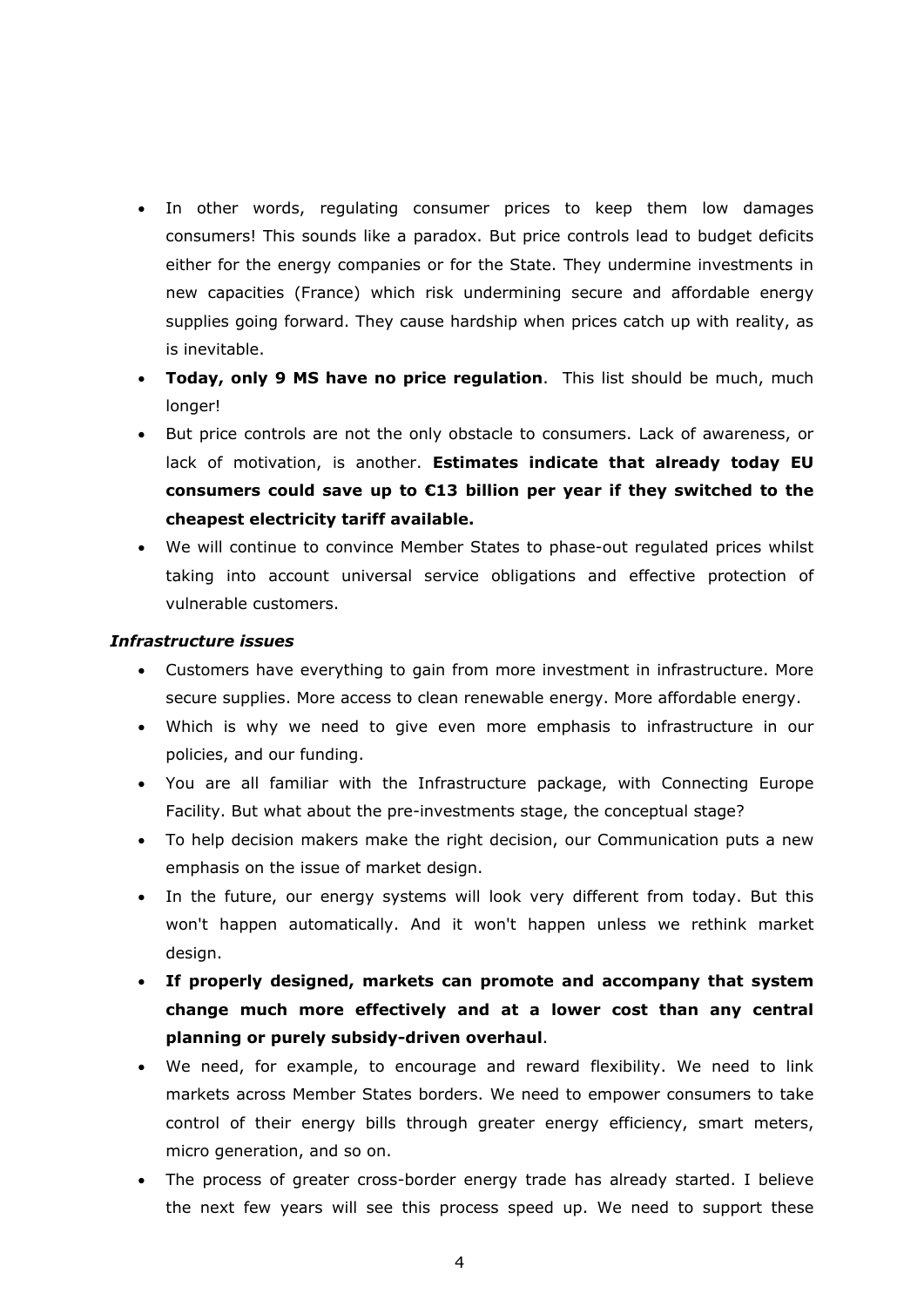changes with common, European network codes and industry-led initiatives. The last thing we need now is for national authorities to put up more obstacles, look inwards, get carried away with premature ideas on, for example, national capacity markets.

#### *New upcoming initiatives*

- These next few months will be crucial to reaching our 2014 deadline to complete the internal energy market. I want us all to be on board, building consensus, including of course consumers!
- The Commission is currently **reviewing the guidelines for State Aid for environmental protection as well as preparing guidance on best practices and experience gained in renewable energy**. Our aim is to ensure that the guidelines reflect the changing landscape – technology, political, geopolitical and economic. We also want to reduce distortions in competition.
- The ACER/CEER monitoring report pointed to some very interesting findings that will be useful to the Commission in issuing guidance for RES.
- For example, it shows that there are clear differences between the national RES schemes in terms of the overall cost to consumers. And it demonstrates how RES technology location decisions have implications for wider network infrastructure. This shows the tangible impact of the absence of a co-ordinated approach surrounding support scheme regimes.
- The report also pointed to the relationship between subsidies for RES support schemes and the emergence of capacity mechanisms in Member States. We can also see how RES support schemes are evolving from subsidy-based to marketbased (through possible linkages to the EU ETS).
- These findings and the status review you will present this afternoon will help us develop ideas for solutions that are cost-effective and which promote cross-border integration.
- Looking forward, we will continue our work on **developing network codes.**  Common rules will enable network operators, generators, suppliers, and consumers to operate more effectively across the market. As a result we will have well-functioning, cross-border wholesale markets. **I count on the support of all stakeholders,** to ensure that the network codes are put in place promptly.
- On the issue of **capacity mechanisms**, I have launched a public consultation on security of supply in electricity, generation adequacy and the internal energy market. I believe that Member States should carry out a full analysis of whether there is a lack of investment in generation, and why. They should seek cross-